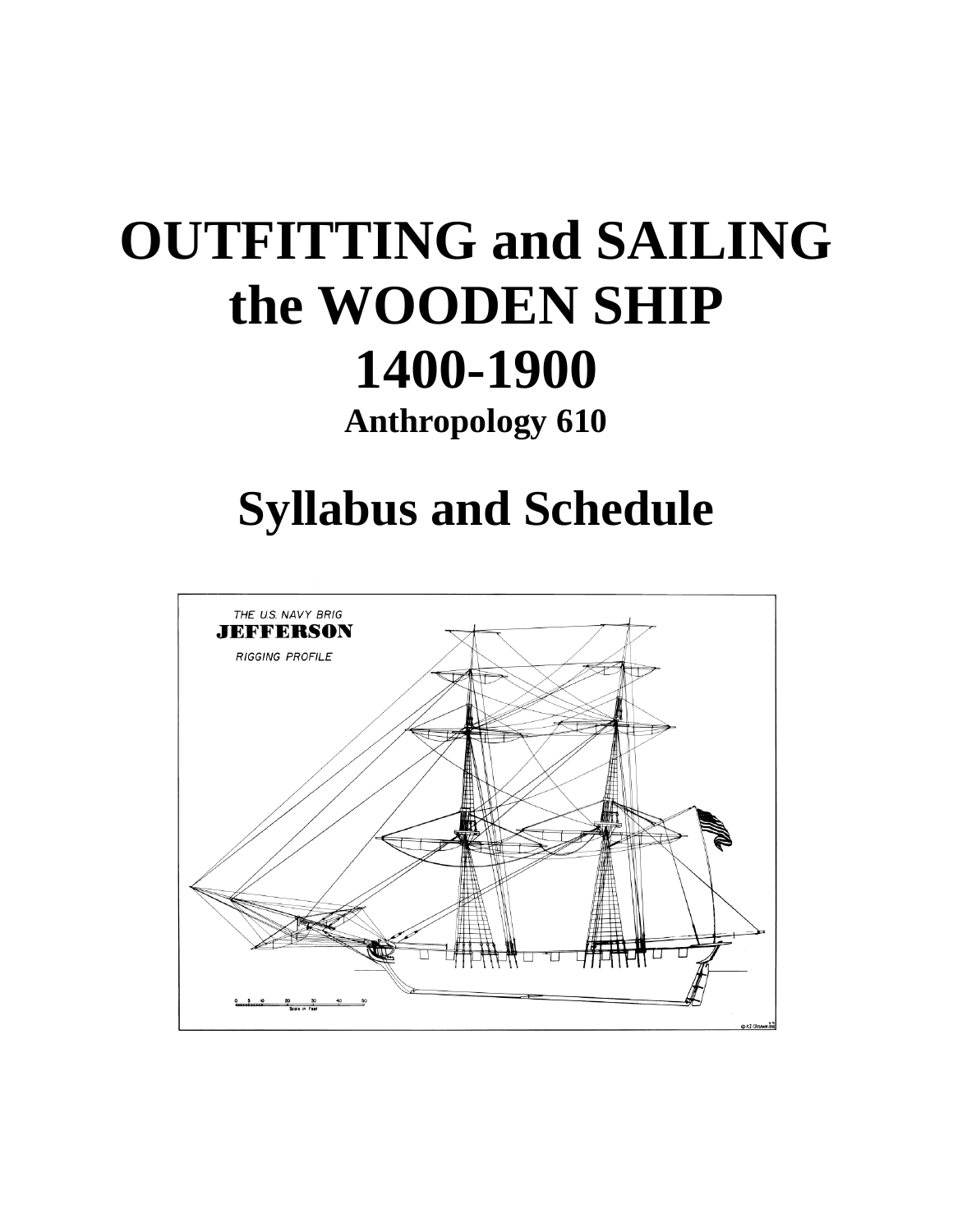## **Fall 2020**

*When you are at home in the day time, or in the evening, you may, upon your paper with your black-lead pencil, raise a hundred models of supposition, which will bring your hand into the way of raising a model complete and handsome. And, likewise, you will by that come to be expert and perfect in giving allowance for the sweep of the mast heads, and blocks, and dead eyes and the like, that when you come to raise a model by a true proportion, you may go ahead without fear, for it will come to you with ease enough if you but take any pains at all to practice it.* 

*Do not do as a great many do, buy books and be a little fond of them, and afterwards lay them aside, and never practice by them until you have occasion to make use of them, and then run head-long upon the work, so that there is one gross error upon another, and then impute the folly upon the book or the author, when the fault lies wholly in the want of practice. For, you can not be too perfect, because the rigging of a ship is a thing that cannot be done in secret, and you have many eyes upon you,*  and if you do not complete your work, it makes such a blot in your scutcheon that it *will scarce ware out in seven years time.* 

Thomas Miller, *The Modellist*, 1667

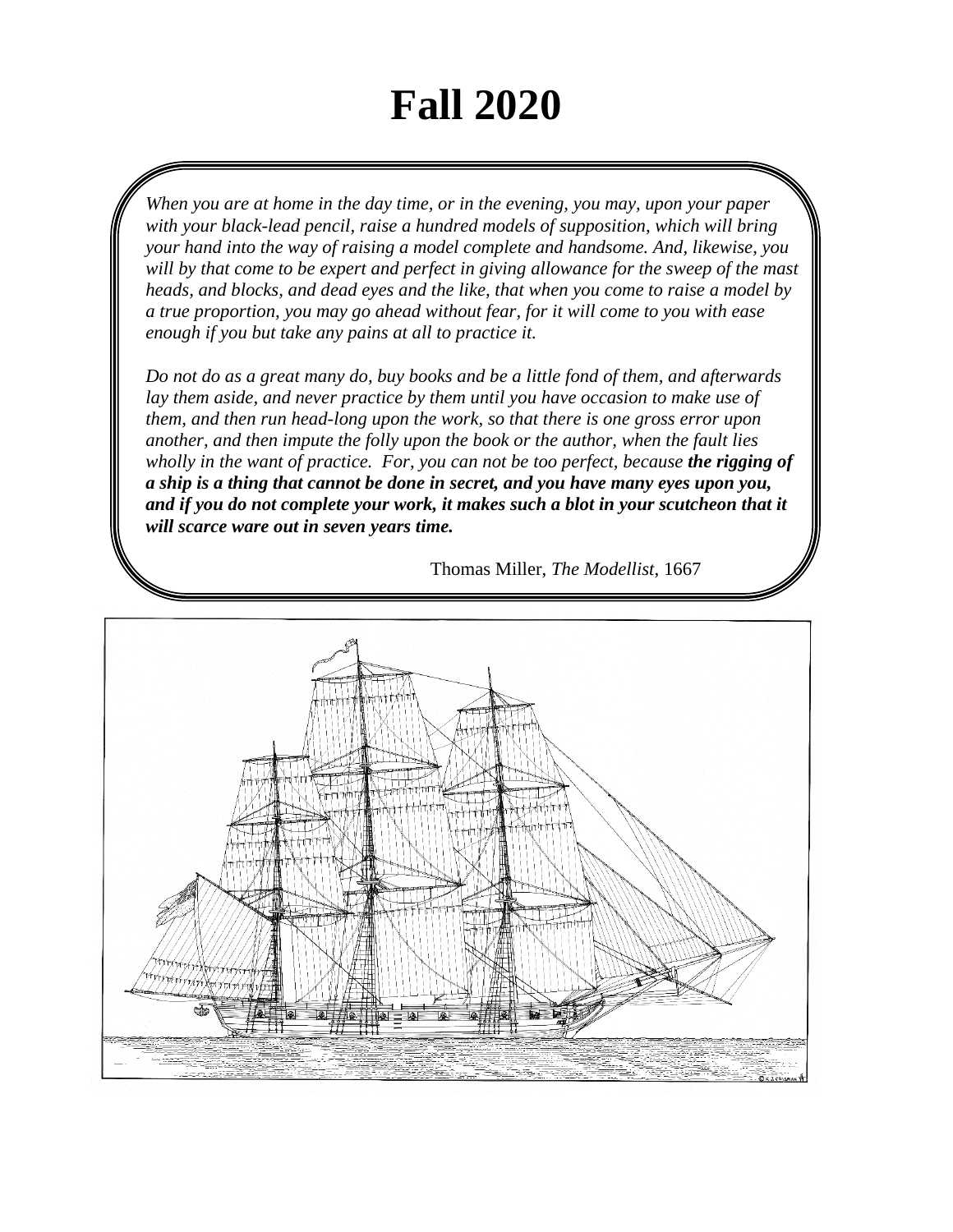### **Anthropology 610 OUTFITTING and SAILING the WOODEN SHIP 1400-1900**

Instructor: Dr. Kevin Crisman Course Hours: Tuesdays, 9-12 Office Hours: Tuesdays 2-5 p.m. Zoom ID **819 899 9514** or by appointment Office: Anthropology 131B (New World Lab) kcrisman@tamu.edu ☎ 979-492-0751 Cell

This course will draw upon a rich array of archaeological and historical sources to examine the outfitting and sailing of wooden ships between 1400 and 1900, a period popularly known as "The Age of Sail." Emphasis will be placed upon two areas of particular interest to the nautical archaeologist: 1) the use, chronological development and nomenclature of seafaring technology; 2) the operational aspects of seafaring (the tools, techniques, and daily routines of seafarers during the Age of Sail).

#### **Course Schedule**:

#### **Week 1. Introduction to Course and Sources for Research. Propelling the Ship, Part I**. 1. Review of the syllabus and course requirements.

2. Discussion of project research, drafting, writing and editing.

Lecture topic: Sources on the outfitting of ships and seafaring life, 1400-1900.

#### **Week 2. Propelling the Ship, Part I (continued)**.

Lecture topics: **Sailing Rigs, Masts and Spars.**

Reading for Weeks 2 and 3:

- John Harland. *Seamanship in the Age of Sail* (London: Conway Maritime Press, 1984; reprinted 1992 by the Naval Institute Press, Annapolis), Read Chapters 2 and 3 (pp. 19-39).
- Reading to complete by Week 8 (there'll be a question or two on the first exam). Choose **one** of the following:

Captain Frank Hubert Shaw, *White Sails and Spindrift* (New York: The Odyssey Press, 1947) **or** Captain Daniel O. Killman, *Forty Years Master* (College Station, TX: Texas A&M University Press, 2016). Copies can be signed out from the NAP Library.

#### **Week 3. Propelling the Ship, Part II.**

Lecture topics: **Spars (cont'd), Standing and Running Rigging.** Reading:

Darcy Lever. *The Young Sea Officer's Sheet Anchor* (Leeds: Gill, 1808; many editions followed). Familiarize yourself with material covered on pp. 13-16, 50-53, 56 (esp. the blocks and ropes shown on Figs. 317 & 318), 57, 60, 63, 66.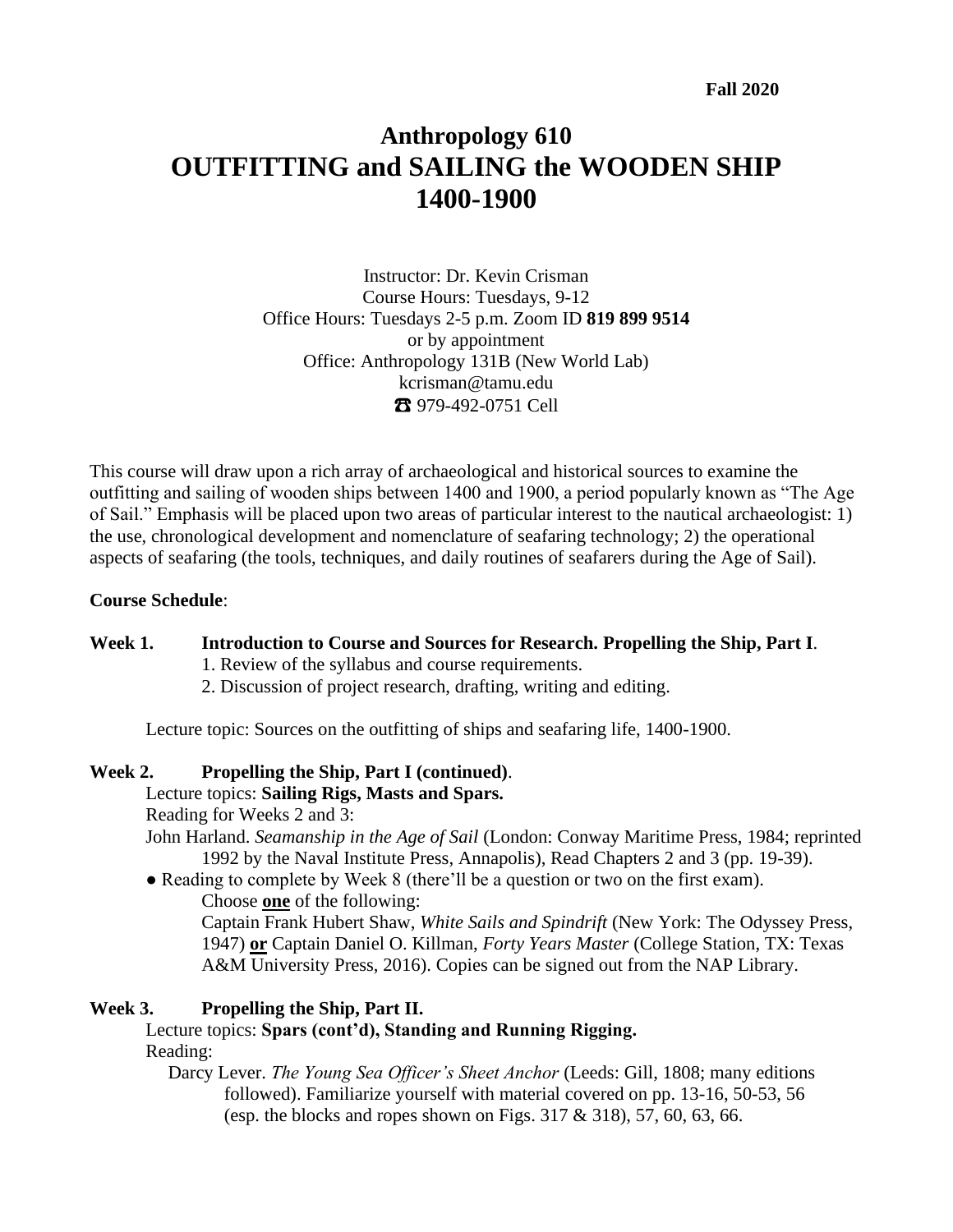#### **Week 4. Propelling the Ship, Part III.**

#### Lecture topics: **Standing and Running Rigging (cont'd), Sails.**

Reading:

- David Steel. *Steel's Elements of Mastmaking, Sailmaking and Riggin*g (From the 1794 Edition) (Largo, Fl.: Edward Sweetman Co., 1982). Pages 58-74 provide a late-18th century overview of the sail making materials, tools, and techniques.
- John E. Horsley. *Tools of the Maritime Trades* (Camden, ME: International Marine Publishing Company, 1978). Pages 98-232 describe and illustrate the sail making, rope making, and block, spar, and pump making.

#### **Week 5. Tacking, Wearing, and Other Sailing Maneuvers.**

Lecture topic: **Lessons in Square Rigged Ship Sailing.**

Reading:

Harland. *Seamanship*. Read Chapter 22 (pp. 294-312).

Brady. *The Kedge-Anchor.* To get an idea of sea hazards and how to handle them, look over Parts V, VI, and VII (pp.171-228).

#### **Week 6. High and Low Pressure: Marine Steam Engines and the Archaeologist**  Lecture topics: **The Steam Engine Design, Construction, and Reconstruction***.* Reading:

Cedric Ridgely-Nevitt. *American Steamships on the Atlantic* (Newark: University of Delaware Press, 1981). Read Chapter 1 (pp. 13-51).

- Adam I. Kane. *The Western River Steamboat* (College Station: Texas A&M University Press, 2004). Skim chapters 3 and 4, but focus on pp. 67-83.
- Kevin Crisman and Glenn Grieco. "The Western River Steamboat *Heroine*, 1832-1838: Oklahoma, U.S.A.: propulsion machinery, *International Journal of Nautical Archaeology*, Vol. 44, No. 1, 2014.
- Robin Sheret. *Smoke Ash and Steam* (Victoria, B.C.: Western Isles Cruise & Dive Company, Ltd., 2<sup>nd</sup> edition 2005). Read chapter 1, skim chapters 2-5.

#### **Week 7. The Equipment of a Ship, Part I.**

#### Lecture topics: **Steering; Centerboards, and Ground Tackle.** Reading:

- Brian Lavery. *The Arming and Fitting of English Ships of War, 1600-1815* (London: Conway Maritime Press, 1987). Read Parts I and II (pp. 9-50).
- William Brady. *The Kedge-Anchor or Young Sailors' Assistant* (New York: Published by the Author, 1849; Dover Reprint, 2002). Handling cables and anchors discussed pp. 104-113, 149-152,155, 163, 191-197, 201, 224, 247, 290-291.
- Henry N. Barkhausen. *Focusing on the Centerboard* (Manitowoc, WI.: Manitowoc Maritime Museum, 1990). A useful source on the centerboard. Give it a look.

#### **Week 8. Tutorial on Inking Your Project 2 Drawings.**

#### Lecture topic: **You and Your Ink Pen.**

● A short examination on class readings and lectures will precede the lecture.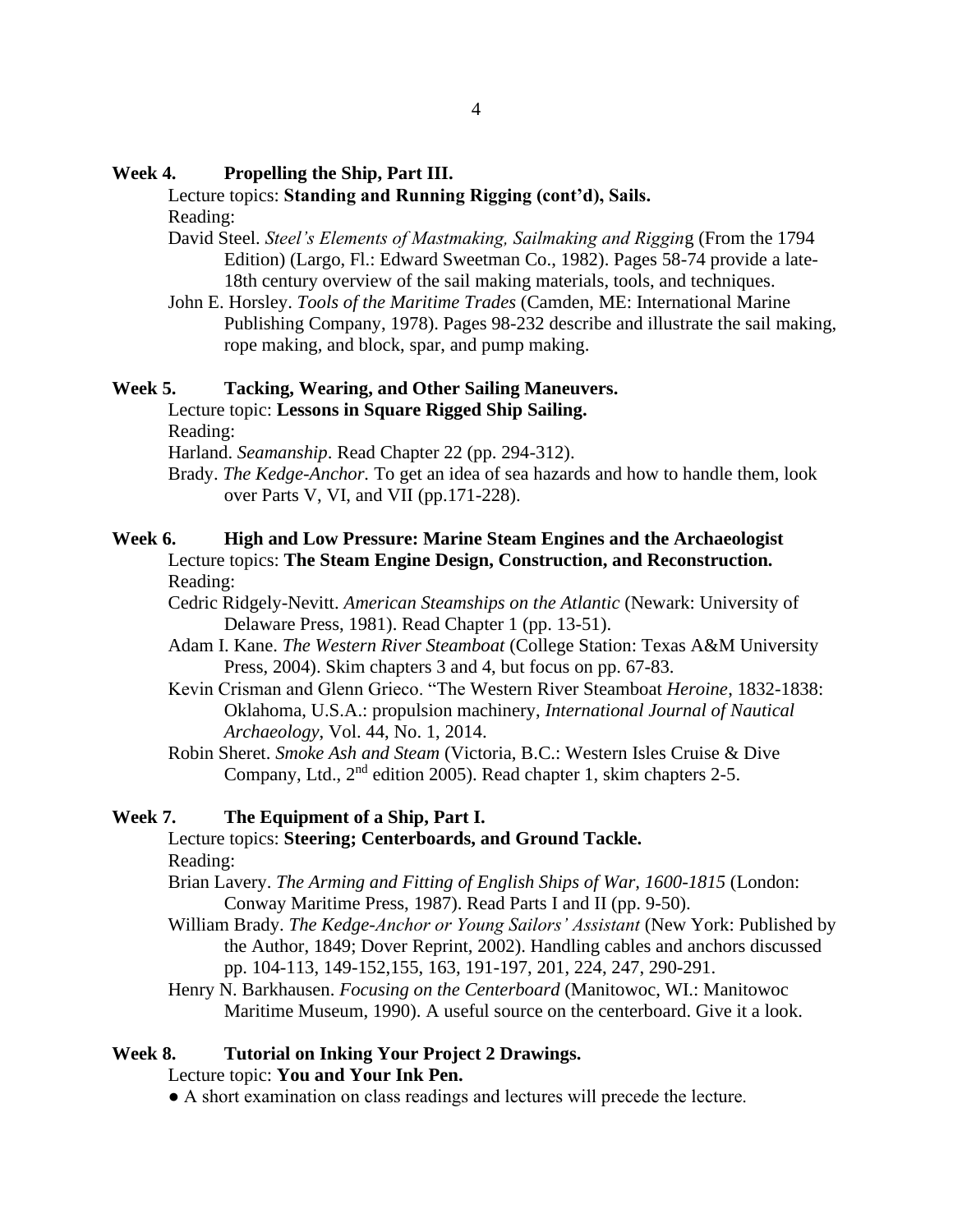• Project 1 paper due on Friday, October 16 at 5 p.m.

• Reading to complete by Week 14 (there'll be a question or two on the final exam): Daniel S. Parrott. *Tall Ships Down: The Last Voyages of the* Pamir, Albatross, Marques, Pride of Baltimore, *and* Maria Asumpta (Camden, Maine and New York: International Marine and McGraw-Hill, 2004). Copies can be signed out from the NAP Library.

#### **Week 9. The Equipment of a Ship, Part II**.

Lecture topics: **Pumps and Small Boats.**

Reading:

Lavery. *Arming and Fitting.* Read Parts IV and X (pp. 66-72, 207-232).

Thomas Oertling. *Ships' Bilge Pumps, A History of Their Development, 1500-1900* (College Station: Texas A&M University Press, 1996). Have a look through this.

W. E. May. *The Boats of Men-of-War*. London: Chatham, 1974 and 1999). Have a look through this, too.

Brady. *The Kedge-Anchor*. Boat handling pp. 152-153, 240-246, 326.

#### **Week 10. External Hull Maintenance.**

Lecture topic: **Nathaniel Uring's near-disaster: Hull Maintenance and Sheathing.** Reading:

Lavery. *Arming and Fitting*. Read Part III (pp. 56-62).

Miscellaneous authors. Binder with offprints of sheathing articles, NAP Library Reserve.

#### **Week 11. Lading the Ship.**

Lecture topics: **Ballast; containers; stowage.**

Reading:

Lavery. *Arming and Fitting.* Read Part IX (pp. 186-206).

Brady. *The Kedge-Anchor.* Read 103-104.

Lloyds of London. *Survey Handbook for the Guidance of Lloyds Agents in dealing with Surveys on Damaged Goods* (Lloyds of London, 1952). Look through this book to see the many ways that cargoes could be damaged or lost in port or at sea.

#### **Week 12. Defending the Ship**.

#### Lecture topic: **Ordnance and options: Fight, flee, or surrender.** Reading:

Lavery. *Arming and Fitting*. Read Parts V, VI, and VII (pp. 80-144). Hocker, Frederik. "Ships, shot, and splinters: the effect of  $17<sup>th</sup>$  century ordnance on ship

Structure" (ISBSA Conference 14 *Proceedings*, pp. 193-200).

☞ Attendance of all classes and participation in discussions are highly encouraged.

--------------------------------------------------------------------------------

#### The Americans with Disabilities Act (ADA)

The Americans with Disabilities Act (ADA) is a federal anti-discrimination statute that provides comprehensive civil rights protection for persons with disabilities. Among other things, this legislation requires that all students with disabilities be guaranteed a learning environment that provides for reasonable accommodation of their disabilities. If you believe you have a disability requiring an accommodation, please contact the Office of Support Services for Students with Disabilities in Room 126 of the Student Services Building. The telephone number is 845-1637.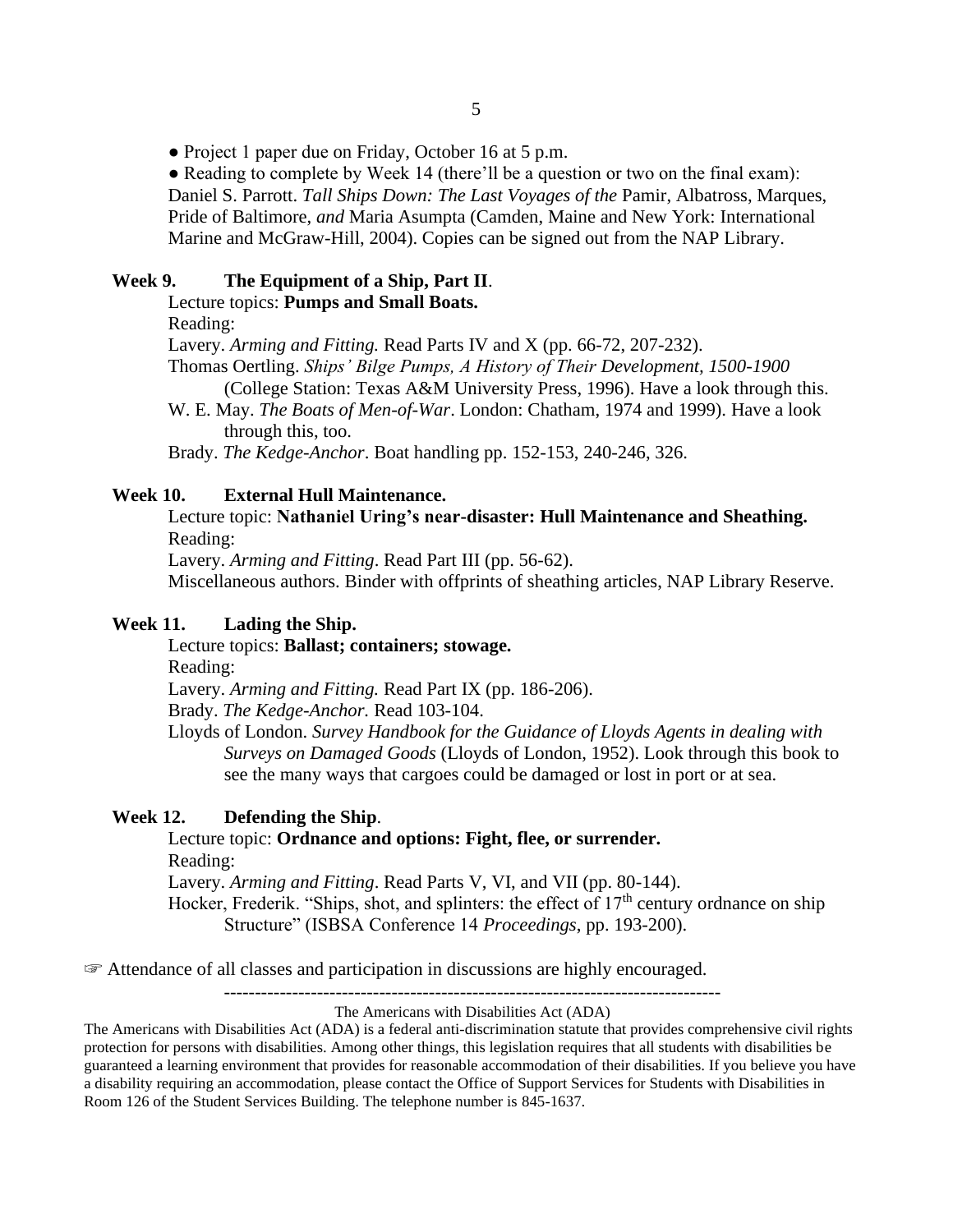**-------------------------------------------------------------------------------** Academic Integrity Statement: "An Aggie does not lie, cheat, or steal, or tolerate those who do." Any questions about this? See the Student Honor Council Rules and Procedures on the web at<http://www.tamu.edu/aggiehonor> **--------------------------------------------------------------------------------**

#### *Campus Safety Measures*

To promote public safety and protect students, faculty, and staff during the coronavirus pandemic, Texas A&M University has adopted policies and practices for the Fall 2020 academic term to limit virus transmission. Students must observe the following practices while participating in face-to-face courses and course-related activities (office hours, help sessions, transitioning to and between classes, study spaces, academic services, etc.):

- Self-monitoring—Students should follow CDC recommendations for self-monitoring. **Students who have a fever or exhibit symptoms of COVID-19 should participate in class remotely and should not participate in face-to-face instruction.**
- Face Coverings—Face coverings (cloth face covering, surgical mask, etc.) must be properly worn in all non-private spaces including classrooms, teaching laboratories, common spaces such as lobbies and hallways, public study spaces, libraries, academic resource and support offices, and outdoor spaces where 6 feet of physical distancing is difficult to reliably maintain. Description of face coverings and additional guidance are provided in the Face Covering policy and Frequently Asked Questions (FAQ) available on the Provost website.
- Physical Distancing—Physical distancing must be maintained between students, instructors, and others in course and course-related activities.
- Classroom Ingress/Egress—Students must follow marked pathways for entering and exiting classrooms and other teaching spaces. Leave classrooms promptly after course activities have concluded. Do not congregate in hallways and maintain 6-foot physical distancing when waiting to enter classrooms and other instructional spaces.
- To attend a face-to-face class, students must wear a face covering (or a face shield if they have an exemption letter). If a student refuses to wear a face covering, the instructor should ask the student to leave and join the class remotely. If the student does not leave the class, the faculty member should report that student to the Student Conduct office for sanctions. Additionally, the faculty member may choose to teach that day's class remotely for all students.

#### *Personal Illness and Quarantine*

Students required to quarantine must participate in courses and course-related activities remotely and **must not attend face-to-face course activities**. Students should notify their instructors of the quarantine requirement. Students under quarantine are expected to participate in courses and complete graded work unless they have symptoms that are too severe to participate in course activities. Students experiencing personal injury or Illness that is too severe for the student to attend class qualify for an excused absence (See Student Rule 7, Section 7.2.2.) To receive an excused absence, student must comply with the documentation and notification guidelines outlined in Student Rule 7. While Student Rule 7, Section 7.3.2.1, indicates a medical confirmation note from the student's medical provider is preferred, **for Fall 2020 only, students may use the Explanatory Statement for Absence from Class form in lieu of a medical confirmation. Students must submit the Explanatory Statement for Absence from Class within three business days after the last date of absence.** 

#### *Operational Details for Fall 2020 Courses*

For additional information, please review the FAQ on Fall 2020 courses at Texas A&M University.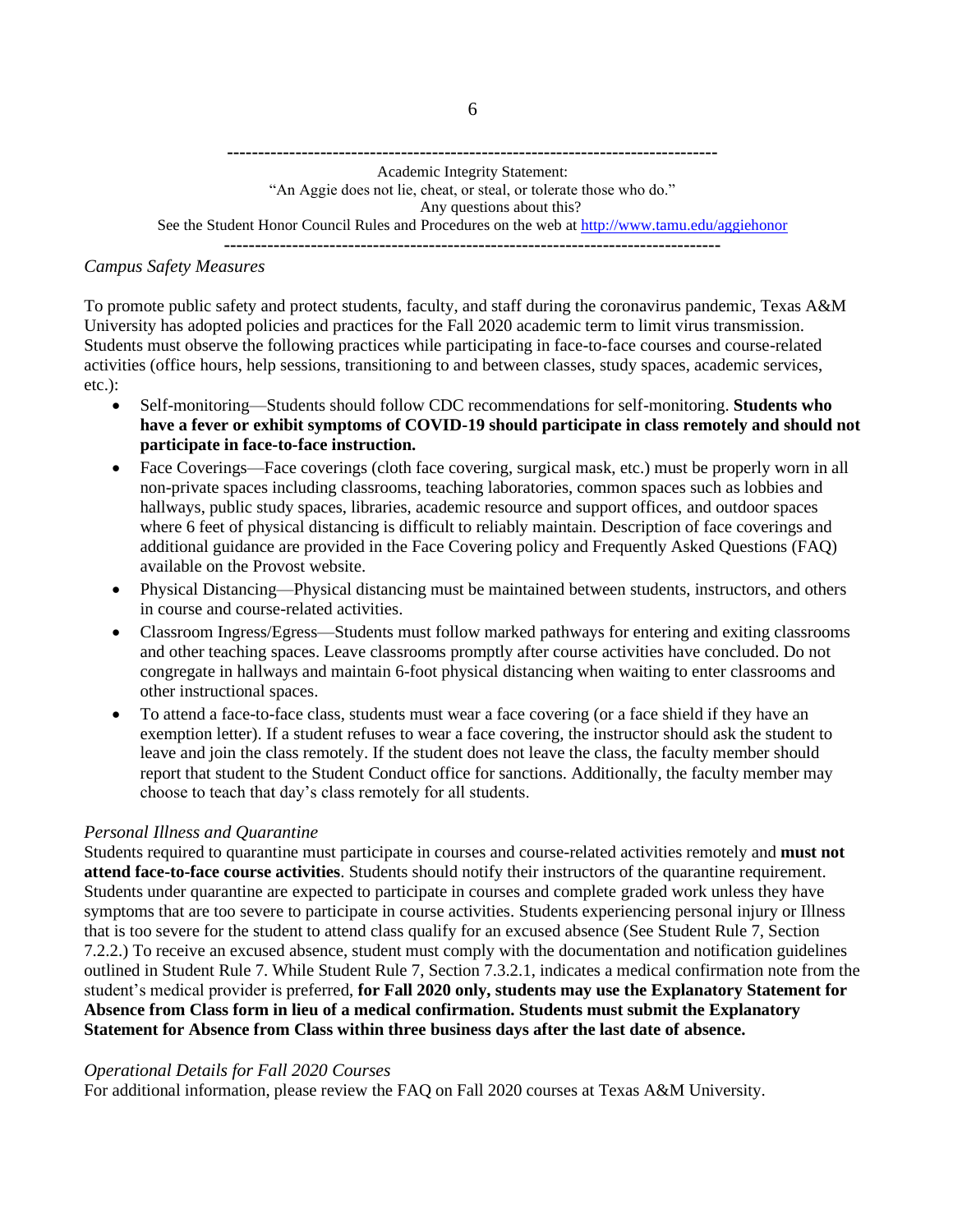#### **Outfitting and Sailing the Wooden Ship, 1400-1900: Course Requirements**

This course will meet once a week on Tuesday mornings from 9 to noon for lectures by Dr. Crisman or guest speakers. Questions and comments are strongly encouraged, as is the taking of detailed notes (two short exams will test your knowledge of the material covered in the lectures and readings). Outside of class your attention should be directed to two projects (described below). Project 2 will be especially time-intensive, and all participants are encouraged to *get an early start* on the research and drafting. Please keep Dr. Crisman up to date on your progress and bring in drawings for regular review.

#### **Project 1. Read and review of a primary account of seafaring (a journal or memoir) (30% of final grade)**

Select an original journal or memoir describing a voyage, a series of voyages, or a career at sea (see the Hakluyt Society publications for examples). Your selection must be approved by Dr. Crisman beforehand. Prepare an 8-10 page (+ bibliography and illustrations) review that provides a historical context for the account and summarizes the book's contents, highlighting references to the outfitting and sailing of vessels. This might include, but does not have to be limited to, the topics listed in your syllabus. What does this account tell us about contemporary ship construction and seafaring technology, seafaring practices, or shipboard life and routines? How useful is it likely to be for nautical archaeologists? What is the writer's viewpoint – officer, ordinary sailor, or passenger? What motivated the author to write this account? How reliable does it appear to be?

Your paper should be more than just a narrative that summarizes the book's contents. I will be expecting synthesis and analysis of the account. Reference specific pages in your text. Be scholarly and informative, yet succinct. Maps or tables summarizing voyages, vessel types, duties, or other types of data are welcome. Be sure to follow the term paper guidelines. Begin looking for your book Week 1. Complete selection and approval by Week 3. Review are due **by 5 p.m. on Friday, October 16**. Late papers will receive a lower grade.

#### **Project 2. Prepare a spar and rigging plan for a sailing vessel circa 1400-1900 (60% of final grade: 30% rig plans and 30% rig paper)**

Select a naval or merchant vessel, preferably one with a set of lines drawings, and reconstruct the sailing rig. Tables of spar dimensions or rules of proportions can be found for many vessel types, but your evidence should also include contemporary illustrations and documents, and (of course) archaeological data. Your reconstruction may depend heavily upon *informed*  conjecture. Seek out as many sources (especially archaeological sources) as possible and build a strong case for the dimensions, arrangement, and components of your ship's rig.

Your final results will consist of a minimum of two inked plans: 1) a mast and spar profile, and 2) the mast and spar profile showing standing and running rigging. Other drawings of rigging details are welcome. This project also includes preparation of a 10- to 15-page paper (following term paper guidelines), describing the elements, dimensions and qualities of your rig, and reviewing the evidence upon which you based your reconstruction. This is a scholarly paper - cite your sources and include a bibliography.

Your final grade will be based upon the thoroughness of your research, the detail, accuracy and neatness of your finished products and the quality and scholarship of your paper. The degree of difficulty of your project will also be factored into the final grade. You should have a hull and rig type selected no later than Week 4 (this must be approved by Dr. Crisman). The final products (inked drawings and paper) are due by 5 p.m. on **Friday, December 3 by 5 p.m**. Late projects will receive a lower grade.

#### **4. Two short exams. 10% of final grade.**

Your knowledge of the topics covered in this class, as well as your diligence in taking notes and reading, will be tested in two short exams (5% of final grade each) on **October 13 and on an early December day TBD.** I am planning for these exams to be administered via Zoom.